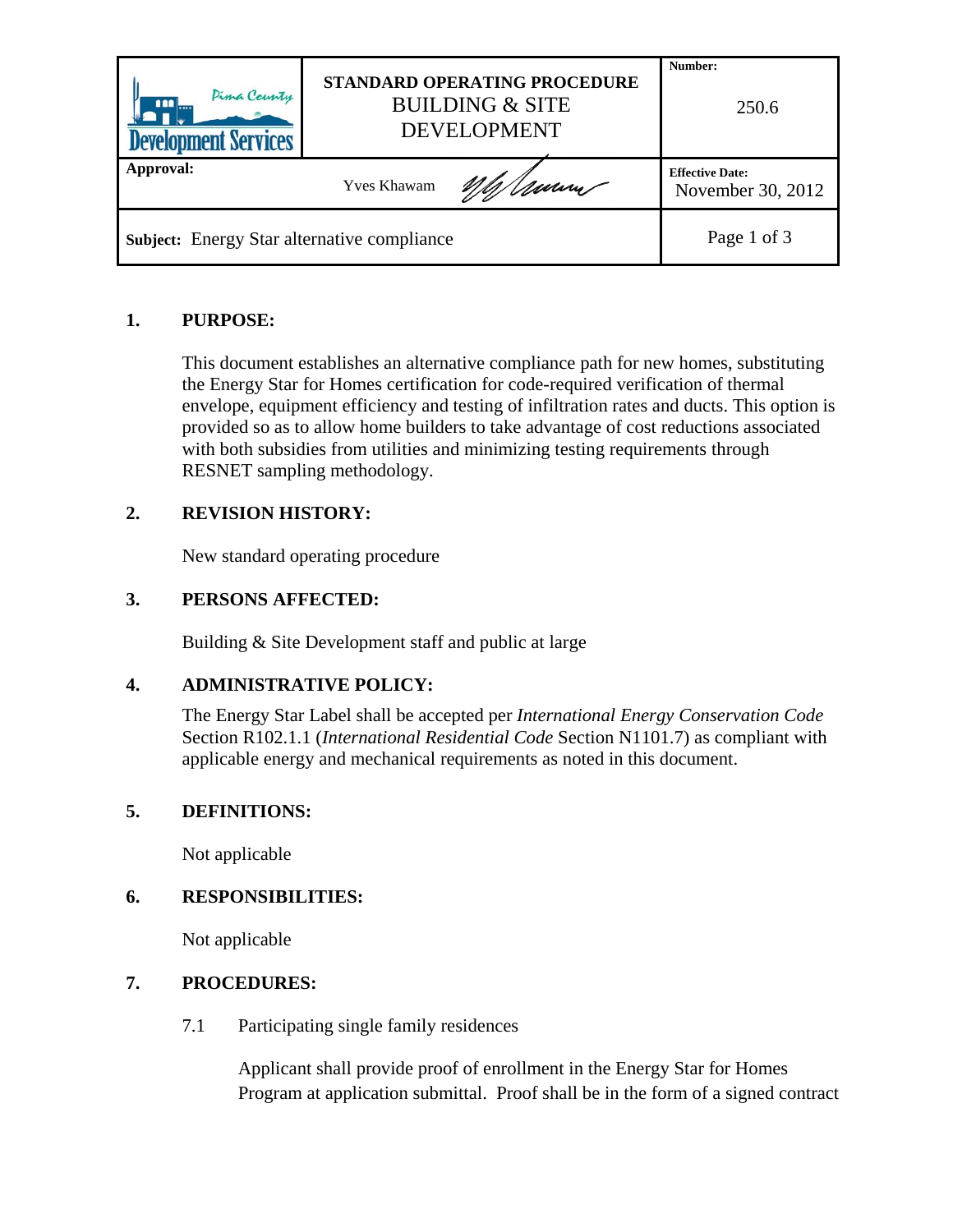

or other legally binding document that includes the specific address (demonstrated participation may not be deferred as the department would otherwise incur significant costs associated with re-reviewing the building plans). Activity description shall be updated to: "SNEW: ENERGY STAR SFR" for projects participating in the energy star program.

P2F permitting condition BC0164 shall be added to the permit stating: "Energy Star approval form shall be emailed to **building** safety @pima.gov prior to scheduling final inspection." The following default items shall be deleted for all participating Energy Star homes:

- P2F condition BC0166 "Air leakage and duct tightness testing results shall be emailed to building safety  $@pima.gov$  prior to final inspection. See guidance documents at [www.dsd.pima.gov/building"](http://www.dsd.pima.gov/building)
- Thermal envelope inspection 150 (insulation, windows and doors)

# 7.2 Model plans

Model plans submitted for use both within and without the Energy Star program shall contain all required energy required submittal requirements as per standard requirements for new homes. Model plans submitted solely for use within the Energy Star program do not need to include envelope and equipment load descriptions and calculations. However, models submitted solely for use within the Energy Star program shall be noticed as such and shall require revisions requiring full building plan review to be converted for use without the Energy Star program.

7.3 Plan review and inspection process

Plans submitted per Section 7.1 are exempt from plan review and inspection for compliance with Chapter 11 of the *International Residential* Code with the following exceptions:

- N1102.4.2 (R402.4.2) Fireplaces: tight fitting flue and outdoor combustion air
- N1103.2.2.1 (R403.2.2.1) Sealed air handler: documentation showing compliance with less than 2% of design airflow air leakage per ASHRAE 193.
- N1103.3 (R403.3) Mechanical system piping insulation: Mechanical system piping capable of carrying fluids above 105°F (41°C) or below 55°F (13°C) shall be insulated to a minimum of R-3.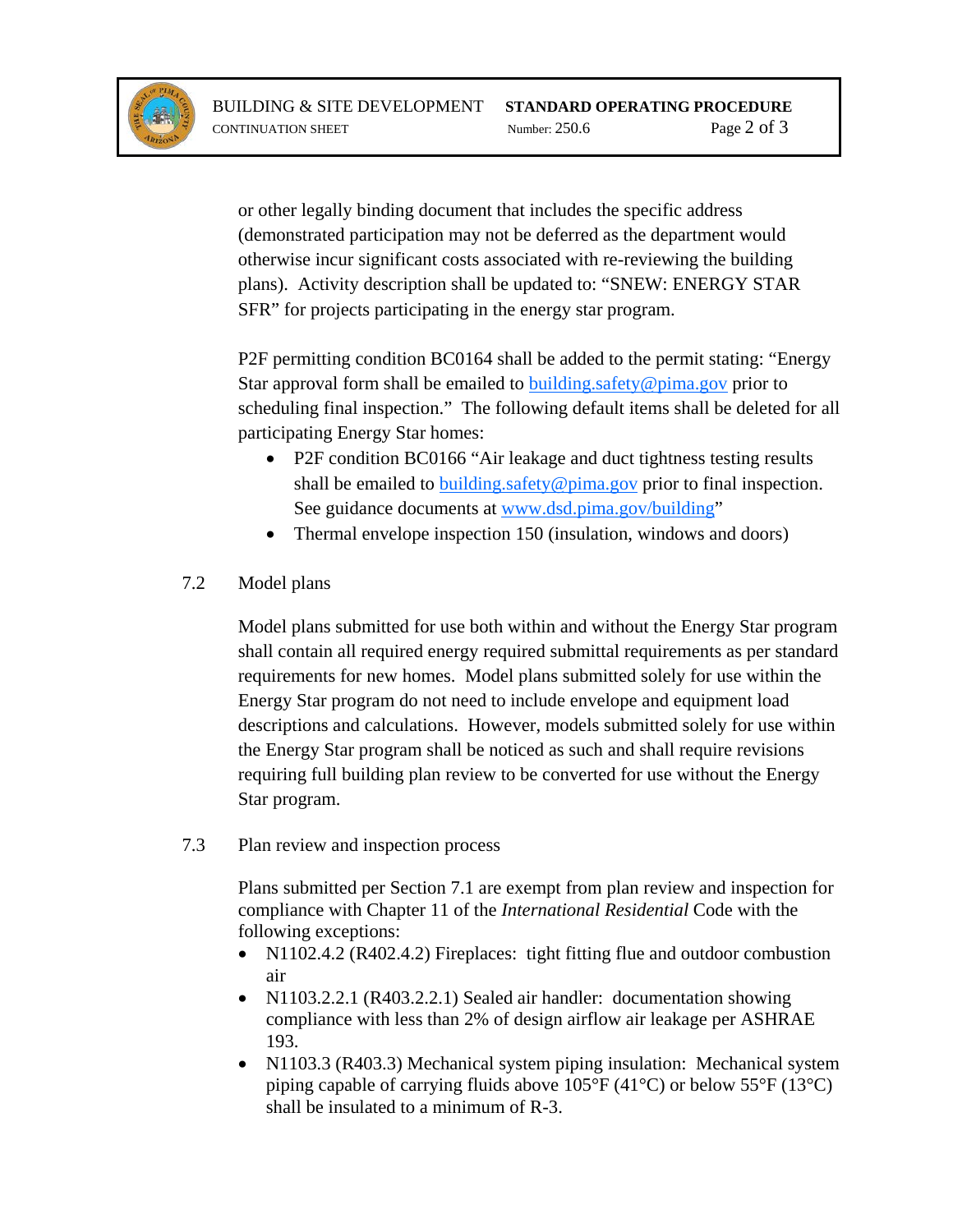

- N1103.4.2 (R403.4.2) Hot water pipe insulation: insulation for hot water pipe with a minimum thermal resistance of R-3 shall be per 1102.4.2.1 through .9 and table N1103.4.2.
- N1103.9 (R403.9) Pools and in ground permanently installed spas:
	- N1103.9.1 (R403.9.1) Heaters: readily accessible on-off switch; no constant burning pilot lights.
	- N1103.9.2 (R403.9.2) Time switches: automatically turn off and on heaters and pumps.
- N1104.1 (R404.1) Lighting equipment: a minimum of 75 percent of the lamps in permanently installed lighting fixtures shall be high-efficacy lamps
- N1104.1.1 (R404.1.1) Fuel gas lighting systems shall not have continuously burning pilot lights.

In addition, the follow portions of Chapter 15 are exempt from review and inspection:

- M1507 Mechanical ventilation
- M1601.1 Duct design.
- 7.4 Testing

The following Prior to Final test results are not required for participating Energy Star homes:

- N1102.4.1.2 (R402.4.1.2) Air leakage testing.
- N1103.2.2 (R403.2.2) Duct tightness testing
- 7.5 Applicant requests for final inspection without an Energy Star label

Final inspection shall not be released prior to receipt of Energy Star approval form. Should an applicant decide to drop out of the Energy Star program, project plans shall be revised to include all energy related submittals, testing for air leakage and duct tightness shall be provided, and energy-related inspections shall be conducted including destructive verification of building thermal envelop. Applicant shall be charged permitting costs associated with this modification.